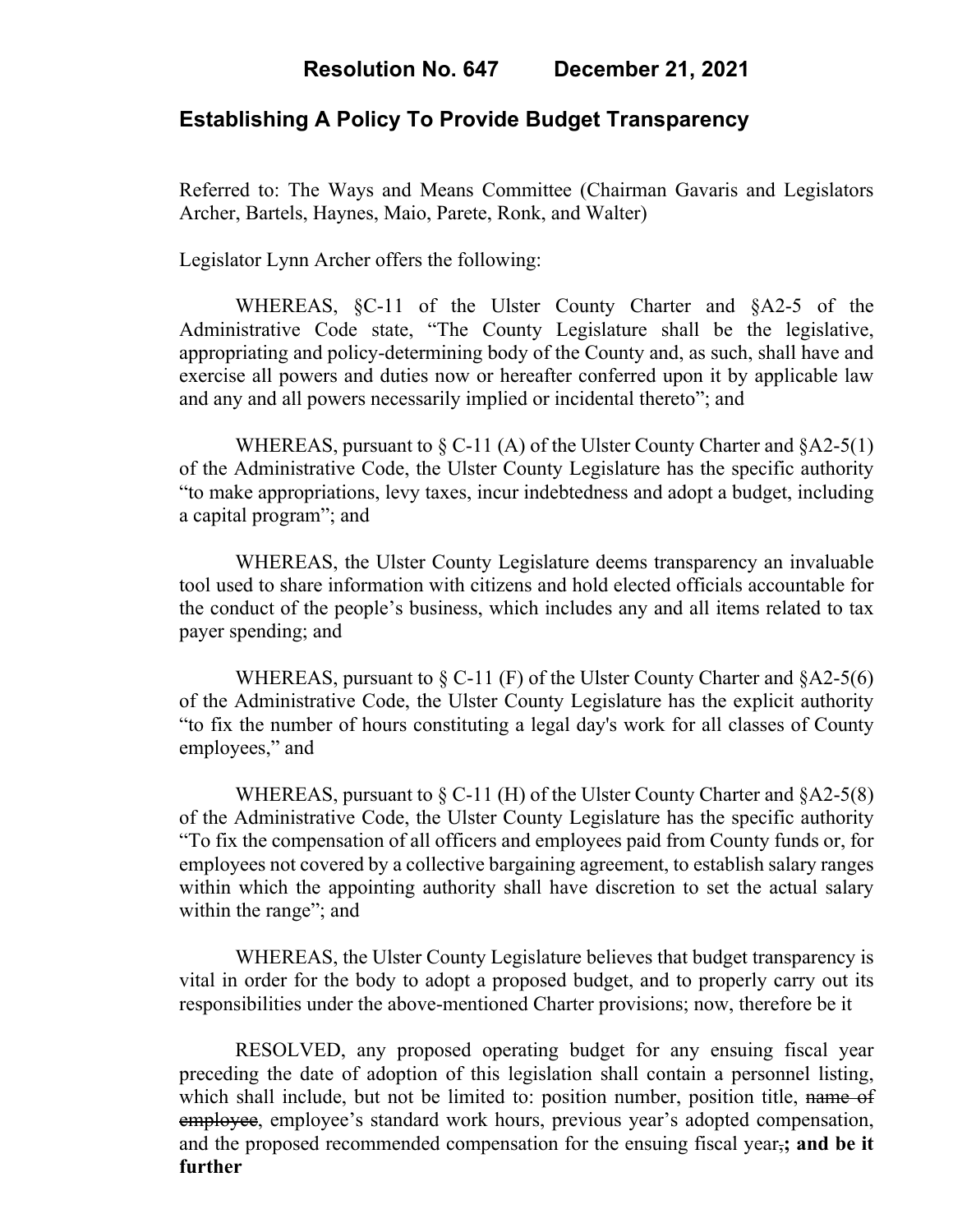### **- Page 2 -**

## **Resolution No. 647 December 21, 2021**

# **Establishing A Policy To Provide Budget Transparency**

**RESOLVED, that within five (5) business days of delivery of any proposed operating budget for any ensuing fiscal year, the Commissioner of Finance shall deliver to the Clerk of the Legislature and Chairperson of the Ways and Means Committee a report containing the name of each employee associated with each position number and position title listed in said proposed budget,**

and move its adoption.

#### ADOPTED AS AMENDED BY THE FOLLOWING VOTE:

 AYES: 22 NOES: 0 (Absent: Legislator Bruno)

Postponed in Committee: Ways and Means on December 7, 2021 for one week

Passed Committee: Ways and Means as amended on December 21, 2021

FINANCIAL IMPACT: NONE

Legislator Archer motioned, seconded by Legislator Ronk, to amend the resolution to strike "name of employee" in the first RESOLVED, and add an additional RESOLVED as indicated in bold font.

### MOTION ADOPTED BY THE FOLLOWING VOTE:

AYES: 21 NOES: 1 (Noes: Legislator Donaldson) (Absent: Legislator Bruno)